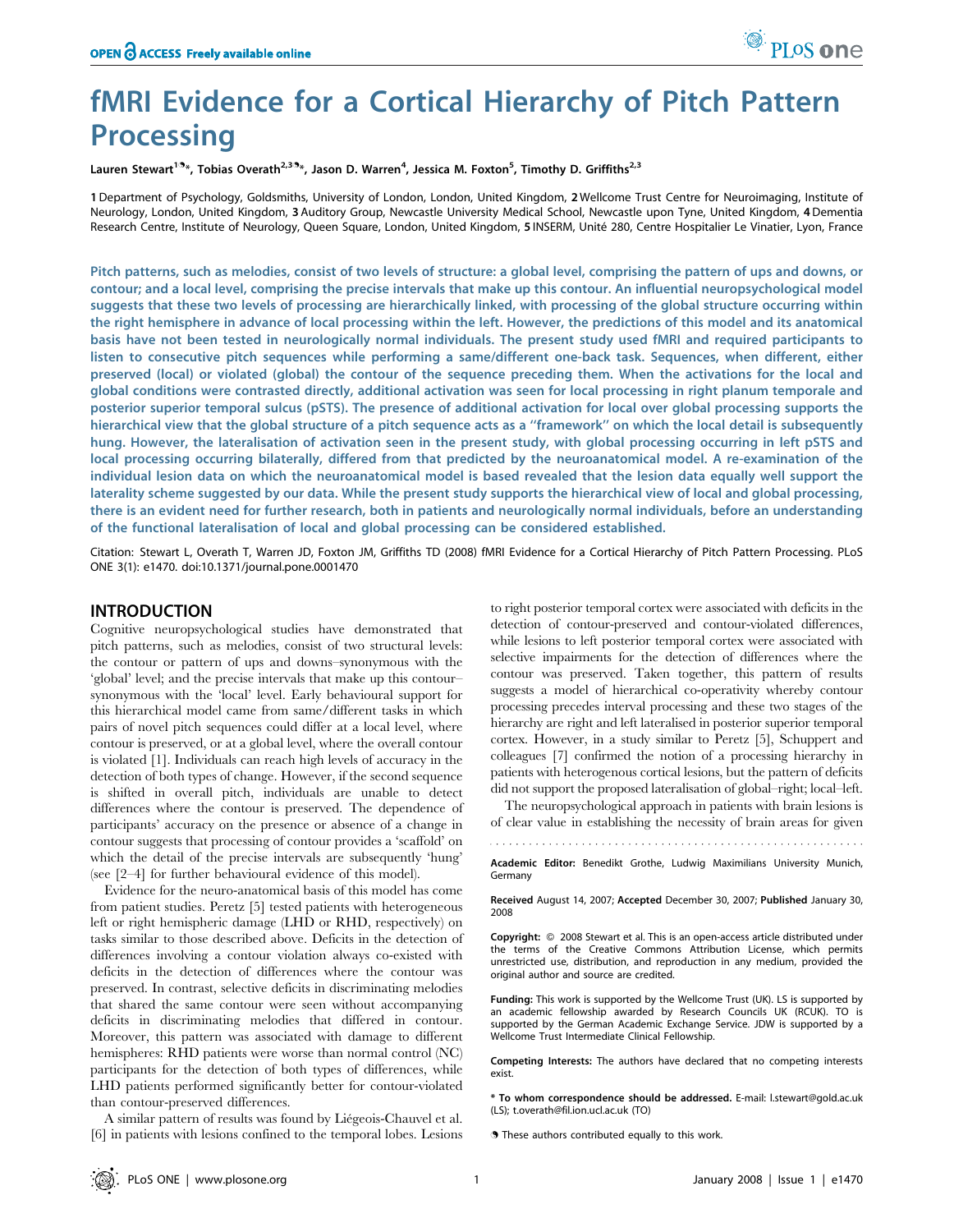functions. However, several aspects of the approach caution against a sole reliance on lesion data to derive neuro-anatomical models of cognitive processing. Brain lesions are rarely circumscribed, are heterogeneous across different patients, and may be functionally compensated for by other brain areas with a time-course that differs across patients. All these factors make assessment and interpretation of deficits challenging. Further, brain lesions occur within functional networks and particular damaged regions may not be sufficient in and of themselves to support the function, which may depend equally on other regions within a broader network. Functional imaging offers a valuable complement to the neuropsychological approach, providing a way to highlight the network of areas associated with the normal performance of a given function. The two approaches, when used in combination, provide a useful constraint on the interpretation of results and the formulation of new theories.

The present study used fMRI to test the model of Peretz and colleagues [5,6] in neurologically normal individuals. The paradigm was modelled on the same/different tasks used in behavioural [2–4,8] and patient studies [5,6], but adapted to a one-back format which was more suited to fMRI. In addition, we used pitches that were drawn from a non-musical scale, so that findings could be generalized outside the purely musical domain [9,10]. We tested the two predictions arising from the model: that the processing of pitch sequences involves a hierarchy (from a global to a local level) and that a different degree of lateralisation is seen for each of these stages (global–right; local–left). The results support the notion of a global to local processing hierarchy, as shown by greater activation for contour-preserved than contourviolated pitch sequences in right posterior superior temporal sulcus (pSTS) and planum temporale (PT). However, processing contourviolated sequences activated left pSTS, while contour-preserved sequences activated pSTS bilaterally, challenging the lateralisation scheme put forward by Peretz and colleagues [5,6].

# RESULTS

#### Behavioural results

Twenty-four neurologically normal subjects underwent behavioural testing. We excluded four subjects who showed a difference in accuracy of more than 10% between the Local and Global conditions, to avoid confounding the interpretation of the imaging findings by differential performance between the Local and Global conditions. Mean correct performance in the scanner for these 20 subjects did not differ between Local (91.98%) and Global (93.15%) conditions (paired samples t-test,  $t_{19} = -1.17$ , p $> 0.1$ ) and was significantly above chance (50%) (one-sample t-test,  $t_{19}$  = 28.07 and  $t_{19}$  = 39.12, both p $<$ 0.001, for Local and Global conditions, respectively).

# Effects of processing contour-preserved and contour-violated differences

Activation for Lsame and Gsame sequences did not differ from another, ruling out a potential 'cognitive set' effect, and we therefore pooled these two conditions as Same. In order to assess separately areas that are involved in the processing of local differences and global differences, we performed the following contrasts Local: ([Ldiff–Same]) and Global: ([Gdiff–Same]). Local revealed bilateral activation in pSTS, while Global was lateralised to the left pSTS, even at a reduced statistical threshold of  $p<0.05$ (Figure 1; see also Figure S1 and Table 1).

In order to test whether the activation patterns for these contrasts (Local and Global) were significantly lateralised, we performed two formal tests of lateralisation using a routine within SPM5. The routine involves flipping the realigned and unwarped images about the anterior-posterior axis, and subsequently performing the normalisation, smoothing and statistical analysis procedures on these flipped images. To test for statistical



Figure 1. Activations for the Local ([Ldiff-Same]) (red) and Global ([Gdiff-Same]) (blue) contrasts superimposed on a tilted (pitch:  $-0.5$ ) normalised average structural scan covering STS. Activations are thresholded at p<0.005 (uncorrected), for display purposes. Plots show the BOLD signal at local maxima in left and right pSTS. See also Figure S1. doi:10.1371/journal.pone.0001470.g001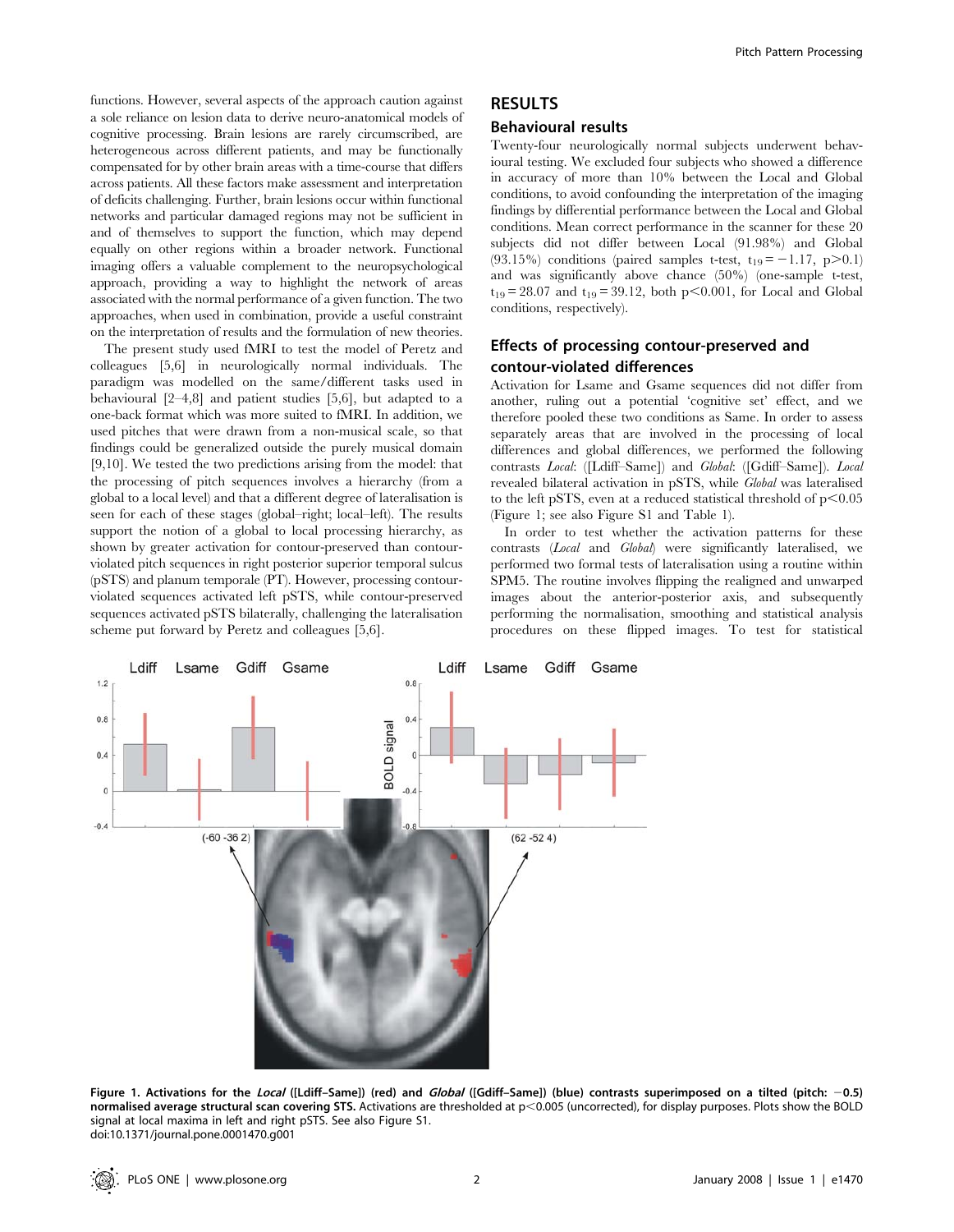| Table 1. Stereotactic coordinates for the three contrasts Local,<br>Global, and Local-Global. |       |       |                |         |
|-----------------------------------------------------------------------------------------------|-------|-------|----------------|---------|
| Contrast                                                                                      | x     | у     | z              | t-value |
| Local [Ldiff-Same]                                                                            | 62    | $-52$ | $\overline{4}$ | 4.31    |
|                                                                                               | $-68$ | $-36$ | $-8$           | 4.00    |
|                                                                                               | $-68$ | $-40$ | $-8$           | 3.92    |
|                                                                                               | $-58$ | $-36$ | $\Omega$       | 3.65    |
| Global [Gdiff-Same]                                                                           | $-60$ | $-36$ | $-2$           | 3.94    |
|                                                                                               | $-54$ | $-44$ | $\Omega$       | 3.48    |
| Local-Global [Ldiff-Gdiff]                                                                    | 68    | $-46$ | $\overline{4}$ | 5.03    |
|                                                                                               | 60    | $-30$ | $-2$           | 4.98    |
|                                                                                               | 62    | $-22$ | 8              | 4.75    |
| doi:10.1371/journal.pone.0001470.t001                                                         |       |       |                |         |

doi:10.1371/journal.pone.0001470.t001

differences between the left and right hemispheres for each contrast (Local and Global), a voxel-by-voxel pairwise t-test between the original and the flipped images was then performed.

These tests of lateralisation confirmed that no areas showed any lateralisation for Local, while Global was significantly lateralised to the left pSTS (Figure S2).

#### Comparison of Local and Global Processing

We examined whether processing of local differences (contourpreserved) versus global differences (contour-violated) resulted in a distinct activation pattern via a contrast of Local–Global ([Ldiff– Gdiff]) and Global–Local ([Gdiff–Ldiff]). These directly compared activations corresponding to the detection of a contour-preserved difference versus a contour-violated difference and allowed us to test for a hierarchical relation between these two processes. Local– Global revealed activations in the pSTS and planum temporale (PT) on the right, while there were no significant differences for the Global–Local contrast (Figure 2, see also Table 1). A formal test of lateralisation confirmed these findings, showing right lateralised activations in pSTS and PT for Local–Global (Figure S3, see also Figure S1).

## **DISCUSSION**

The aim of this study was to test both aspects of the model put forward by Peretz and colleagues [5,6] which holds that the processing of pitch sequences involves a hierarchy (from global processing to local processing) and differential hemispheric lateralisation of these stages (global–right; local–left). The results of the present study confirm the hierarchy predicted by the model: a direct comparison of activation for the detection of a contourpreserved versus a contour-violated difference revealed greater activation for processing contour-preserved differences. No areas were more activated for processing of a contour-violated difference compared with a contour-preserved difference. The presence of additional activation for contour-preserved differences over and above those for contour-violated differences is consistent with a processing hierarchy in which local processing requires additional neural resources compared with global processing. However, our results contrast with the lateralisation account of the Peretz model [5,6]: rather than demonstrating an association of global and local processing with the right and left hemispheres respectively, processing of change at the global level was lateralised to the left posterior STS, while processing of change at the local level engaged bilateral posterior STS. The location of these activations is congruent with results in Liégeois-Chauvel et al. [6], where

damage to the posterior part of the superior temproal lobe (STL) was more detrimental for performance than anterior STL damage.

The processing hierarchy demonstrated here accords with cognitive neuropsychological and lesion-based evidence, and can be conceptualised as a fast serial search strategy whereby the first pitch sequence is encoded and provides a reference for the comparison of each of the constituent events of the second sequence. In such a scheme, incoming events are compared with the corresponding event in the first sequence, initially for contour direction (global) and then for the precise interval (local). If a difference is detected in contour, the search is terminated, otherwise the search process continues at the interval level. While the temporal resolution of fMRI is insufficient to provide direct support for this serial model, data including faster reaction times as well as earlier and greater event-related potentials to contour violations compared with contour-preserved differences provide strong evidence for such a serial search strategy [11–13].

Our findings concerning hemispheric lateralisation of local and global processing are at first more difficult to reconcile with lesion data and the predictions of the model by Peretz and colleagues which suggest a pattern of laterality such that local processing occurs within the left hemisphere and global processing within the right [5,6]. However, a close examination of the neuropsychological studies urges a more circumspect interpretation. Two of these studies [5,7] used unconventional cut-offs for defining impaired performance (the worst score and the mean score of the normal control (NC) groups, respectively), increasing the likelihood of false positive results. Further, in Peretz [5], although at a group level there was a pattern of deficits suggestive of a right–global; left– local dissociation, only five out of ten of the RHD patients had genuine global deficits (performance below cut-off), and only three out of ten of the LHD patients had genuine selective local deficits. Equally, in Liégeois-Chauvel [6], where lesion locations were confined to temporal cortex, three out of five patients with damage to right posterior temporal cortex had global deficits and one out of three patients with damage to left posterior temporal cortex had selective local deficits. Taken together, this more detailed picture suggest that the lateralisation scheme proposed by Peretz and colleagues [5,6] can only partially account for the pattern of deficits observed in these patients.

We suggest that the processing scheme suggested by our data (global–left; local–bilateral) can account equally well for the pattern of results reported in previously published neuropsychological cases [5–7]. For example, in Liégeois-Chauvel [6], two out of five cases with right posterior temporal lesions showed either no deficit for local and global tasks or selective deficits in the local task alone, while two out of three patients with left posterior temporal cortex lesions were below cut-off for both local and global tasks. Furthermore, while LHD patients in Peretz [5] were better at global than local tasks, they nevertheless performed significantly worse than NC on both tasks.

While studies investigating local and global levels of auditory processing have generally confirmed the hierarchical account, evidence for hemispheric lateralisation of these levels has been more diverse and elusive [5–7,11–14]. Clearly, further research using complementary experimental approaches and techniques is needed to refine the question of a lateralised hierarchy and to determine which parameters are relevant in driving the effect. In particular, there is a need for functional imaging studies of patients with focal brain lesions, to examine directly the distribution of processing following brain damage. Furthermore, various conceptualisations of local and global processing in the auditory domain are plausible [15–17], and it remains to be seen how these alternative formulations relate to one other. We further speculate that a left hemisphere 'advantage' for processing different levels of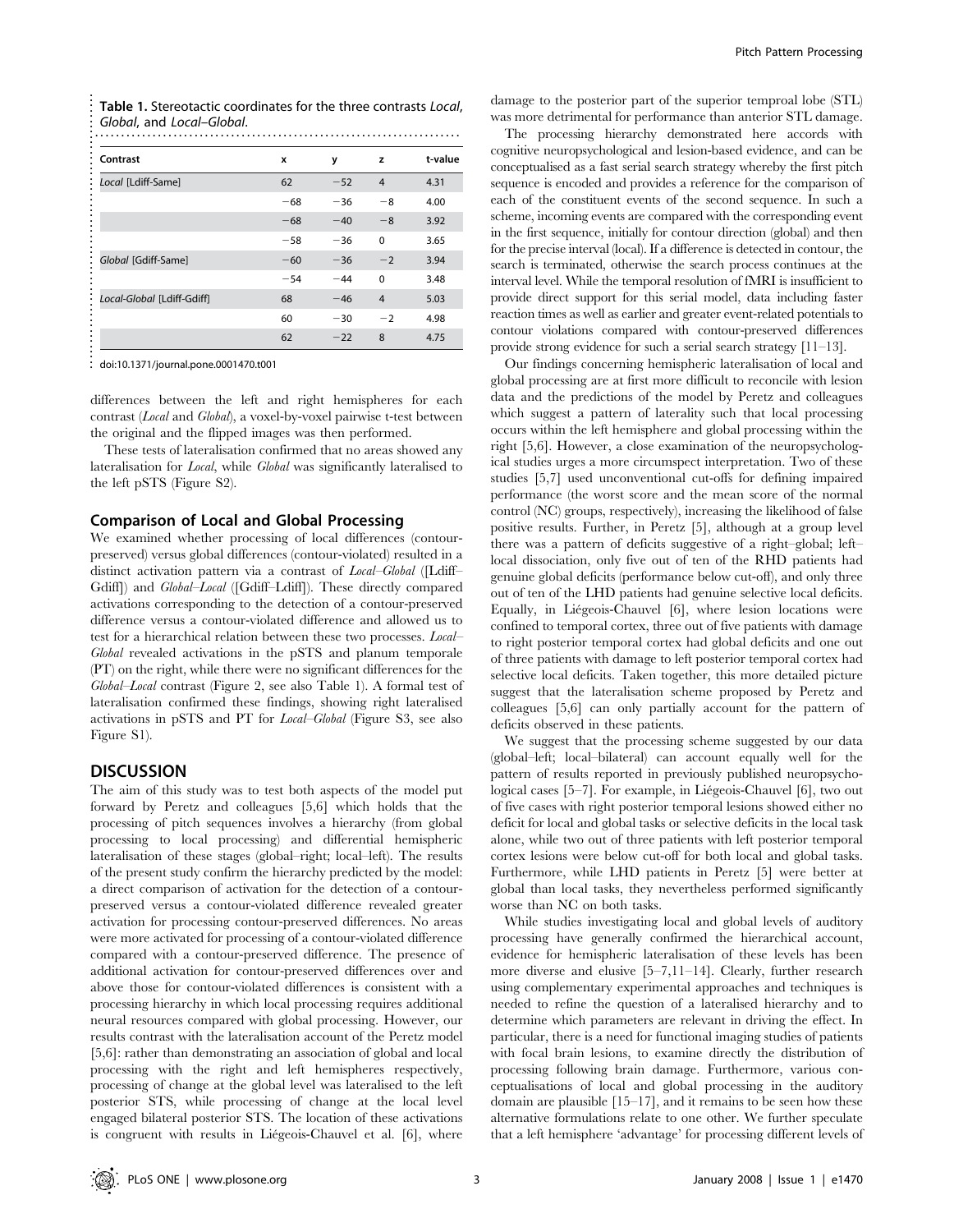

Figure 2. Activations for the Local-Global ([Ldiff-Gdiff]) contrast superimposed on coronal sections of participants' normalised average structural scan. Plots show the BOLD signal at local maxima in right PT (top right) and pSTS (bottom right). doi:10.1371/journal.pone.0001470.g002

pitch pattern analysis (involvement of the left STS in both local and global processing, as shown here) may reflect specialisation for speech processing and the requirement for computation of both global and fine-grained pitch changes in the analysis of linguistic prosody [9,10].

In conclusion, the present study is the first to demonstrate the neural bases of local and global levels of processing in pitch patterns in neurologically normal participants. The results show that local and global processing within pitch sequences differentially engage substrates in the posterior STS and that additional neural resources are required in the right posterior STS and PT for local pitch change processing. Our findings support the notion of a pitch pattern processing hierarchy that is likely to be generic rather than specific to music. Furthermore, the data suggest an alternative lateralisation scheme at these two levels of analysis which, while different to the traditionally held view, is equally consistent with the neuropsychological data from which this previous model is derived. The present study urges caution in accepting the traditional view of lateralisation, based on neuropsychological studies of local and global pitch sequence processing, and emphasizes the need for further research, both with patients and neurologically normal individuals, before an understanding of the functional lateralisation of local and global pitch sequence processing can be considered established.

## MATERIALS AND METHODS

#### **Participants**

Twenty four subjects were recruited for the study. All participants (10 male, 14 female) reported an absence of any hearing or neurological disorder and gave their informed consent. The experiment was carried out with the approval of the Institute of Neurology Ethics Committee, London and was in accordance with the ethical standards laid down in the 1964 declaration of Helsinki.

## Stimuli and Experimental Procedure

Since it was our intention to investigate local and global levels of auditory processing at a generic level, and not only in music, the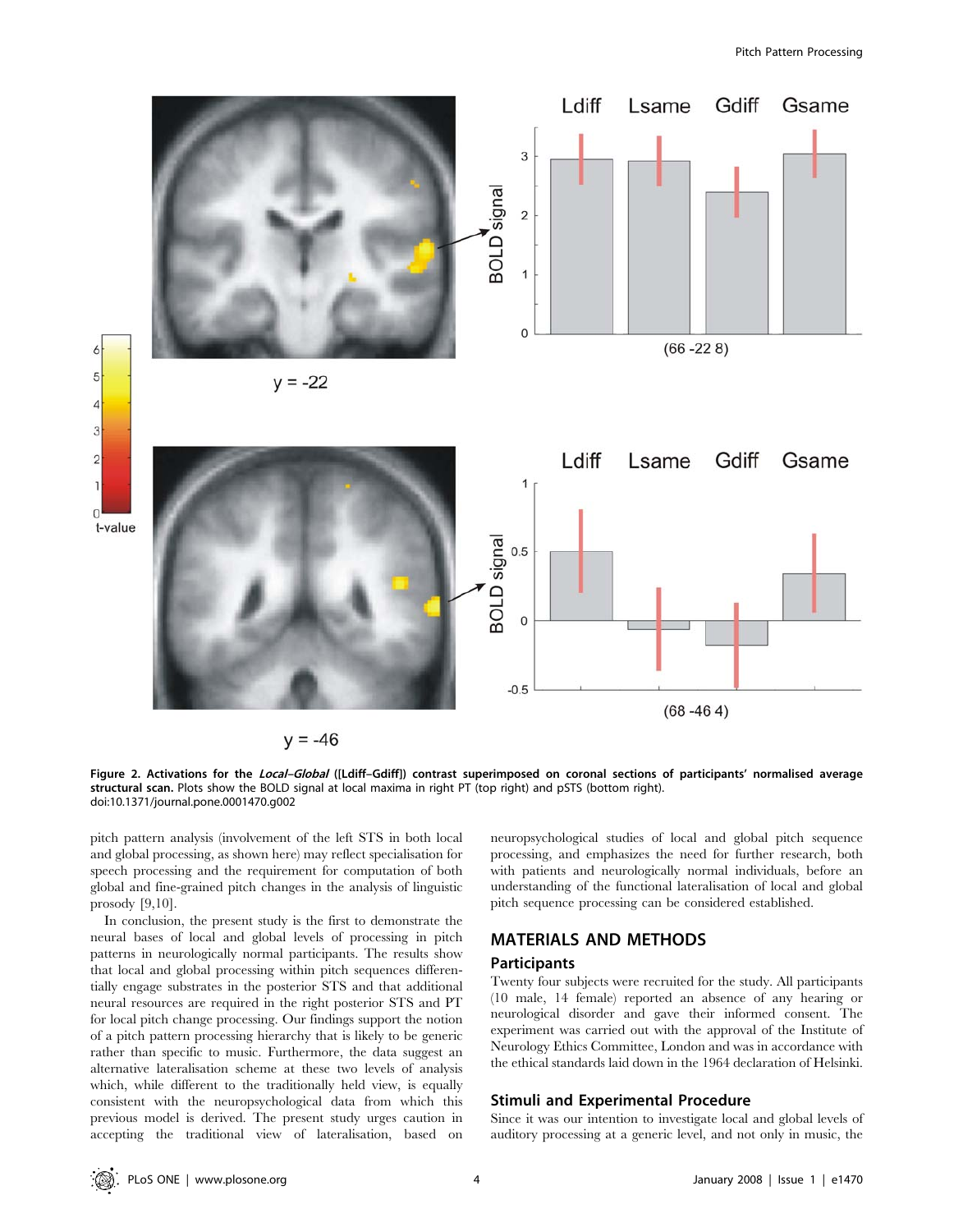

Figure 3. Schematic of two consecutive trials. Light blue indicates a pitch sequence that is identical to the previous sequence, dark blue indicates a pitch sequence that is different from the previous sequence; the first pitch sequence (grey) is neither the same nor different since there is no preceding pitch sequence. The scan period at the end of the trial is depicted in dark grey. Pitch sequences were 1200 ms long and separated by 800 ms gaps. Participants performed a one-back task, indicating whether a pitch sequence was same/different from the previous pitch sequence. doi:10.1371/journal.pone.0001470.g003

pitches used were drawn from a set of frequencies that does not typically appear in combination in the Western musical tradition. Ten pitches, equally spaced in logarithmic steps, were taken from a two-octave range (120–480 Hz). Each pitch had a simple timbral envelope with a trapezoidal shape, 30 harmonics and a rise and decay time of 20 ms and 30 ms, respectively. Sounds were created digitally at a 44.1 kHz sampling rate and 16 bit resolution using Matlab (www.mathworks.com). A pitch sequence consisted of four 300 ms long pitches, amounting to a duration of 1.2 seconds per sequence. Each trial was made up of four pitch sequences separated by an inter-sequence interval of 800 ms. There were two experimental trial types: Local and Global (Figure 3). For both local and global trials, consecutive pitch sequences were the same (Lsame or Gsame) or different (Ldiff or Gdiff), with equal probability. In the Local trials, consecutive sequences, when different, had a pitch change at either the second or third element of the sequence with the constraint that this change did not alter the contour. Correct performance depended on perceiving a difference in the exact pitches or intervals in the two sequences. In the Global trials, consecutive sequences, when different, contained a pitch change brought about by reversing the order of the second and third elements, which always resulted in a difference in contour. Correct performance depended upon the perception of a difference in contour, in addition to any difference in the exact pitches or intervals in the two sequences. Participants pressed the key beneath their index and middle finger respectively, to indicate that the current sequence was the same or different to the previous. Participants were trained on each trial type outside the scanner, to a criterion level of 80%. During scanning, their performance was recorded and analyzed off-line for accuracy. In addition to Local and Global trials, there were also Silent trials comprising a period of silence matched to the duration of the other trial types. Participants performed two experimental sessions in which the three trial types: Local, Global and Silence were pseudo-randomly intermixed, with 64 instances for each of the two sessions.

## fMRI Protocol

Blood oxygen level-dependent (BOLD) contrast-image volumes were acquired on a 1.5 T scanner (Siemens MAGNETOM Sonata) using gradient echo planar imaging in a sparse protocol (repetition time 12.5 seconds), in order to temporally separate the scanner noise and the experimental sounds [18,19]. A total of 48, 4 mm axial slices were acquired, with an in-plane resolution of  $3\times3$  mm. One hundred and ninety-two brain volumes were acquired for each subject across the two sessions (64 for each condition). A high resolution T1 weighted structural image  $(1 \times 1 \times 1.5 \text{ mm})$  was also obtained. During scanning, stimuli were presented using Cogent (www.vislab.ucl.ac.uk/Cogent) and delivered via an external sound card (www.edirol.com) at a sound pressure level of 70 dB over a custom built electrostatic headphone system based on  $\text{Koss}^{\text{TM}}$ .

## Data Processing and Analysis

Imaging data were processed and analyzed using Statistical Parametric Mapping implemented with SPM5 software (www.fil. ion.ucl.ac.uk/spm). Scans from each subject were realigned to the first image of the time series and unwarped, spatially normalised to standard stereotactic space [20] and smoothed with an isotropic Gaussian kernel of 10 mm full-width-at-half-maximum.

Population-level inferences were made through a two-stage procedure. First, the data from each participant were analysed within the context of the general linear model [21]. Pitch sequences were categorised according to condition: Local Same (Lsame), Local Different (Ldiff), Global Same (Gsame) and Global Different (Gdiff) (Figure 3). Note that Lsame and Gsame sequences were identical and that the only difference was the context in which they were presented, either in a Local or a Global trial. Hence we modelled them separately to take account of potential 'cognitive set' effects. Each sequence was modelled as a short event of 1.2 seconds duration and was convolved with a haemodynamic response function. The first sequence of each trial was not modelled explicitly, since it was neither the same nor different. This approach explicitly models variance due to whether a given pitch sequence was same or different. From this model we derived parameter estimates for each condition. We used planned contrasts to assess differences in activation between the conditions, resulting in a contrast image. These contrast images were used in a second level random effects analysis. For each contrast of interest, we performed a one-sample t-test to derive statistical parametric maps (SPMs). Since we focus only on areas where we had an a priori prediction, i.e. in auditory cortex, we thresholded the SPMs at  $p<0.001$  (uncorrected for multiple comparisons across the brain).

## SUPPORTING INFORMATION

#### Figure S1

Found at: doi:10.1371/journal.pone.0001470.s001 (0.71 MB DOC)

#### Figure S2

Found at: doi:10.1371/journal.pone.0001470.s002 (0.06 MB DOC)

#### Figure S3

Found at: doi:10.1371/journal.pone.0001470.s003 (0.04 MB DOC)

## ACKNOWLEDGMENTS

#### Author Contributions

Conceived and designed the experiments: TG JW LS JF. Performed the experiments: LS. Analyzed the data: TO LS. Wrote the paper: TG JW TO LS.